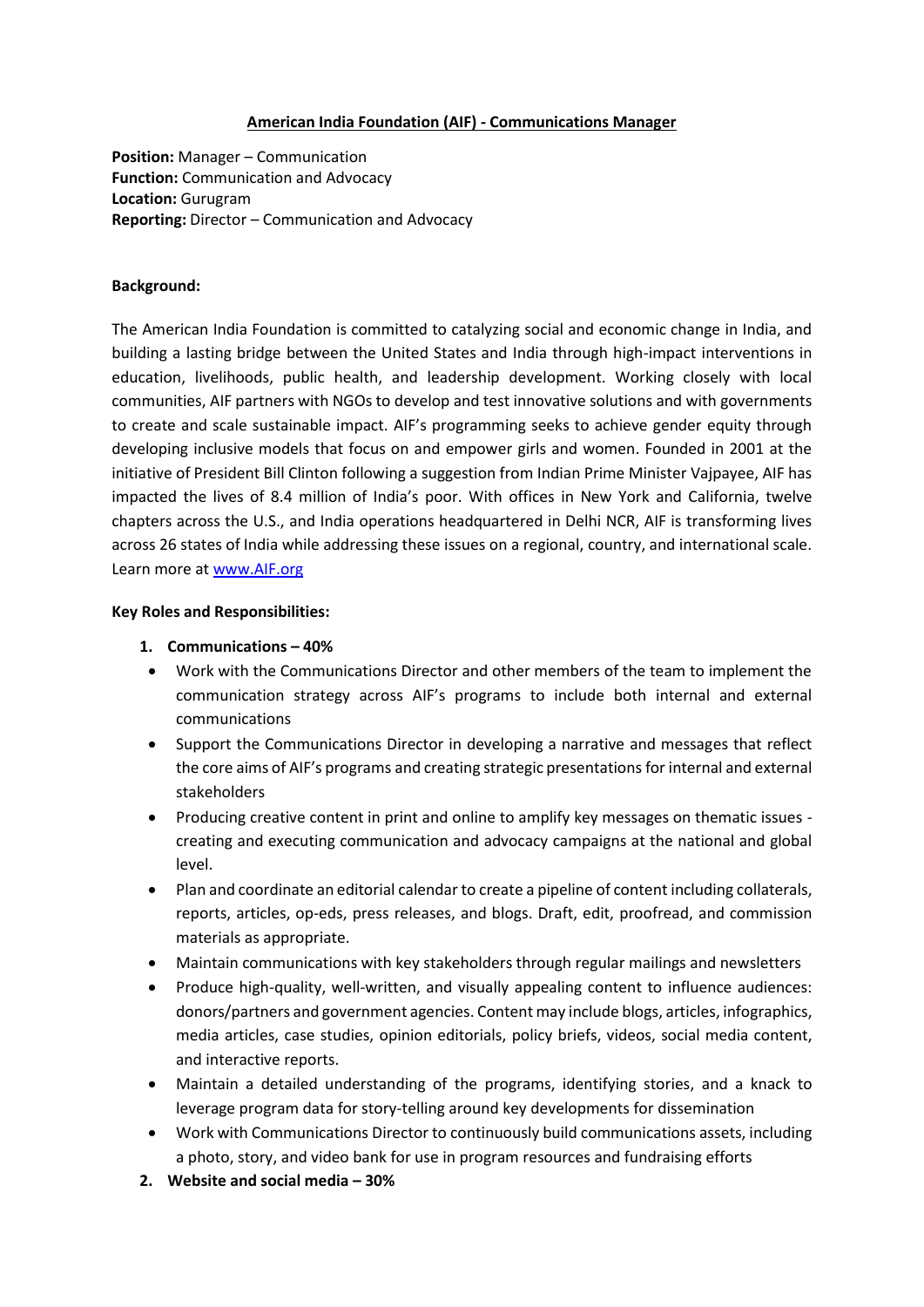- Manage the website, webpages and blog pages for AIF ensuring content is accurate, up to date, and engaging
- Build, manage and evaluate a social media presence
- Produce and commission content across various media platforms
- Conduct regular analysis of website agencies' quarterly and annual outcomes for internal and external communications.

# **3. Knowledge Management – 20%**

- Develop and oversee the implementation of annual communication and knowledge management strategy.
- Conduct regular evaluations of communications and knowledge management outcomes, and adjust the strategy as needed.
- Maintain internal communication dashboard to keep a track of organizational communication goals

# **4. Event management – 10%**

- Support in executing high-impact activities to raise the organization's visibility and influence through supporting conferences/events/roundtables as aligned with the organization's outreach strategy
- Support in strengthening post-event communications and keep an open dialogue with stakeholders to keep them apprised of the organization's work
- Produce resources& collaterals to support events and awards applications

## **Key skills and competencies:**

- Bachelor's Degree in development, communications, journalism, English, management, or related fields. Masters is a plus.
- Minimum 7-9 years' experience in communications, preferably developing high-quality resources and publications, video and audio resources, writing for a range of publications, handling the media, and brand messaging through social media.
- **Communication**: Translates complex ideas into clear, impactful messages for a range of audiences, using a variety of methods and media to engage and win understanding. Extracts and constructs powerful and engaging stories from program activities. Demonstrates excellent command of English and Hindi.
- **Creating and Innovating**: Contributes new, interesting, and effective ways of getting messages about AIF's programs to the people who need to hear them. Confidently contributes well thought through ideas, and sees them through to implementation. Continually scans the external environment for trends, insights, ideas, and good practices to share with the team.
- **Digital First**: Use digital technology, social media, and tools to achieve AIF's goals and program objectives
- **Collaboration**: Works collaboratively within the team, sharing expertise, know-how, and ideas. Works collaboratively with a range of external stakeholders, consultants, and vendors.
- **Efficiency and Effectiveness**: Effectively manage conflicting priorities across programs and projects. Responds flexibly, adaptably, and positively to unforeseen events and changing circumstances.